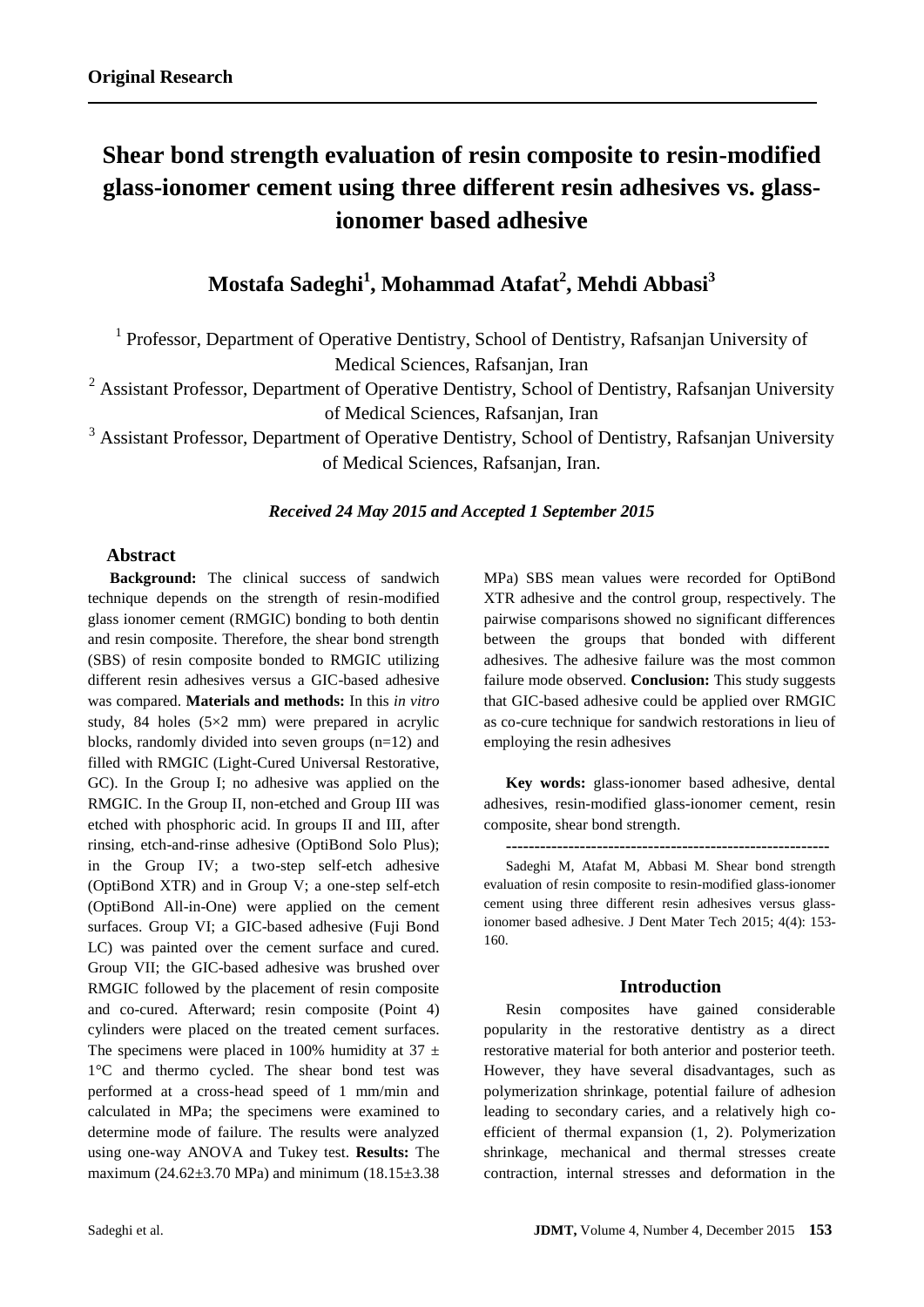resin composite restoration and surrounding tooth structure. These stresses may result in de-bonding from the cavity walls or cohesive fractures of the restoration material or tooth structure (3, 4).

In contrast, glass ionomer cements (GICs), which were developed by Wilson and Kent (1971), provide long-term fluoride release, thereby decreasing the possibility of recurrent caries (5). They also have physicochemical adhesion to tooth structure, coefficient of thermal expansion similar to that of tooth structure, biocompatibility and low cytotoxicity (6,7). The reaction of GICs displays a similar behavior to dentin under thermal stimuli (8). Because of these favorable properties, it can be placed on dentin prior to the application of a resin composite. This restorative method is commonly referred to as the sandwich technique (laminate or bilayered technique) (9, 10). The rationale behind this technique is to combine the advantages of both GICs and resin composites to form one restoration in order to enhance the clinical serviceability (10-12).

The GIC considerably reduces the volume of resin composite used, subsequently minimizing the detrimental effects of polymerization shrinkage (13, 14). It also prevents the resin composite from bonding with the dentin, thereby restricting the adhesion of the resin composite to the enamel. The reduction in bonded composite surfaces decreases the configuration factor (C-factor) of the cavity (15). In addition, it acts as a stress absorbing interfacial layer between the shrinking resin composite and dentin (16). In contrast to resin bonding, the adhesion of glass-ionomer to tooth structure is less technique sensitive and its quality increases with time (8).

Two types of GICs, i.e., conventional or resinmodified GIC (RMGIC), can be used as base in the sandwich technique, although they show differences in the adhesion mechanism, setting reaction, and sensitivity to the moisture of the materials. The success of this technique depends on the bond strength of the GIC to both dentin and resin composite (17). Some studies have demonstrated that acid-etching of the cement surface enhances the bond strength due to increases in mechanical retention (18, 19); however, this has not been confirmed by other studies (20, 21) .

Clinically, the etching procedure requires a two-toseven minute waiting period for the initial setting of the GIC to be completed (18, 22). High technique sensitivity, low cohesive strength and slow setting reaction of conventional GIC, and also minimal of chemical bonding between it and resin have led to the introduction of resin-modified GIC (RMGIC) (18, 23). The RMGIC has been developed to improve tensile and fracture strengths, working time combined with a rapid set, chemical solubility, and polishing appearance (6, 12, 24, 25). The setting reaction of RMGIC follows two distinct mechanisms: resin polymerization and acid-base reaction. RMGIC also demonstrates significantly improved cohesive strength, lower modulus of elasticity and better bond strength to tooth than the conventional GIC. Nonetheless, these cements usually have somewhat inferior esthetic and abrasion resistance when compared to resin composite, thus limiting their use in high stress-bearing areas  $(6, 11, 25, 26)$ .

The recent development of adhesive systems, including self-etch primers might overcome this disadvantage, as there is no need to rinse the GIC prior to application of the bonding agent (22, 27). In the last few years much attention has been focused on the development of adhesive systems. Therefore, light cured glass ionomer based adhesive (Fuji Bond LC) was introduced. It is the first bonding agent based on a dynamic glass ionomer adhesion; it is essentially a diluted version of the restorative RMGIC Fuji II LC and suitable for bonding all resin composites (28).

However, to date, only a few studies have evaluated the efficacy of different resin-based and glass-based adhesives on RMGIC surface before the application of the resin composite in sandwich technique and there is no consensus on the type of surface treatment modalities over RMGIC. Hence, the present study was conducted to compare the shear bond strength (SBS) of resin composite to RMGIC utilizing three different generations resin adhesives versus a GC Fuji bond LC. Moreover, this modified protocol would not only prevent moisture contamination or desiccation of the underlying GIC, but it could also save precious chairside clinical time. The null hypotheses were that adhesive type and the acid-etching procedure have no effect on the SBS of the resin composite to RMGIC .

#### **Materials and Methods**

In this *in vitro* study, 21 acrylic resin blocks (Acropars, Tehran, Iran) were prepared using a cubical aluminum mould, 100×25×20 mm in dimension, which was polished with carbide polishing paper. Before applying the molding acrylic resin into aluminum mould, four water soluble tablets were located on glass slab in specified place and after the completion of the setting of acrylic resin, they were washed out. Thus, four holes of 5-mm in diameter and 2-mm in depth were made in each block. The holes were finally filled with RMGIC (Light-Cured Universal Restorative, GC Corporation, Tokyo, Japan) by mixing it according to the manufacturer's instructions. Every effort was made to ensure that the exposed cement surface has been flushed with the surrounding specimen container. A light-emitting diode (LED) light curing unit (Demetron A.2, kerr Italia, S.p.A., Scafati, Italy) was used to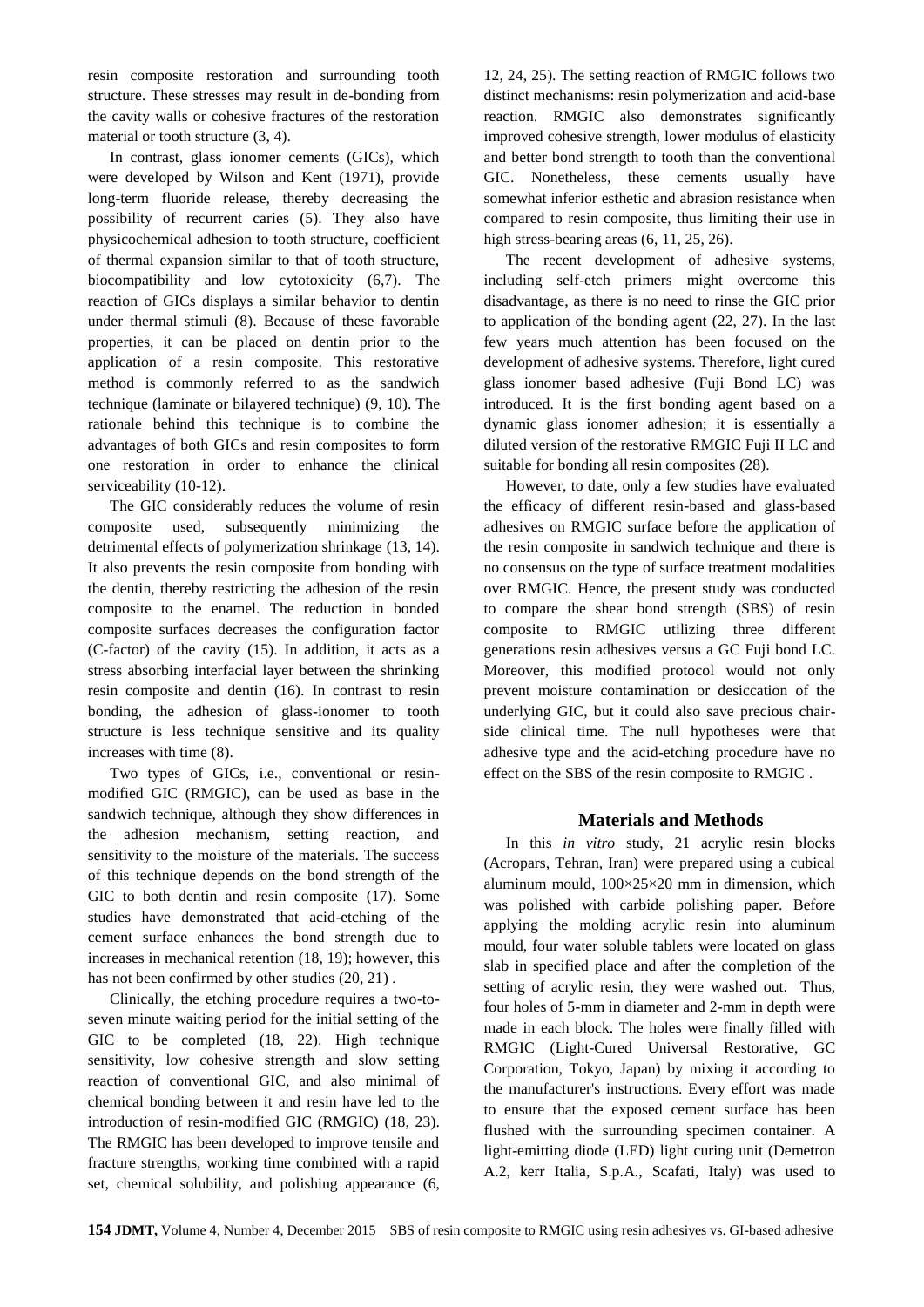polymerize the cement for 20 s at 1000 mW/cm2 light intensity. The tip of light cure unit was placed 1-mm above the surface of the cement. The RMGIC surface was not finished to a glass-smooth surface to mimic the clinical scenario.

Prior to cement surface treatment, the bonding area was demarcated with an adhesive tape with a punch hole of 3.5-mm in diameter. Thereafter, the 84 specimens were randomly divided into seven treatment groups (n=12) according to the surface treatment performed :

*Group* 1: No treatment was applied on the cement surface (control group).

*Group 2*: The cement surface was not etched .

*Group 3*: The cement surface was etched with a 37.5% phosphoric acid gel (Gel Etchant, Kerr Italia S.p.A., Salerno, Italy) for 15 s.

All specimens in group II and III were rinsed thoroughly for 20s and gently air dried for 5s to remove excess moisture without desiccation of cement. Then, OptiBond Solo Plus (Kerr Italia S.p.A., Salerno, Italy) was applied to the bond area marked on the cement surfaces and cured according to manufacturer's instructions (Table 1).

*Group 4*: OptiBond XTR self-etch adhesive (Kerr Italia S.p.A., Salerno, Italy) was applied on the cement surface and cured according to the manufacturer's instructions (Table 1).

*Group 5*: OptiBond All-in-One self-etch adhesive (Kerr Italia S.p.A., Salerno, Italy) was treated on the cement surface and cured according to the manufacturer's instructions (Table 1).

*Group 6*: Fuji Bond LC adhesive (GC Corporation, Tokyo, Japan) was treated on the cement surface and light cured according to the manufacturer's instructions before adding the resin composite (Table 1)

*Group 7*: Same as group 6, but the Fuji Bond LC bonding agent (GC Corporation, Tokyo, Japan) was not cured over RMGIC, the GIC-based adhesive and resin composite was co-cured for 20 s. On the other hand, immediately afterward resin composite was placed on the treated cement surface, two materials light cured together for 20s.

Immediately following these procedures, a transparent plastic tube with 3-mm inner diameter and 2-mm height was filled with a microhybrid resin composite (Point 4, Kerr Italia S.p.A., Salerno, Italy, A2 Body Shade) in a one-layer increment technique and centered over the RMGIC surface in the template. Subsequently, any excess uncured resin composite was carefully removed from periphery of tubes with an explorer and cured resin composite then with sharp surgical blade. The tube was exposed to the curing light for 20s vertically and for 20s circumferentially (10s from each side) to ensure complete polymerization. For

all the specimens, the tip of light cure unit was placed 1 mm away from the surface of the restoration materials. After the composite buildup, the plastic tube was carefully removed with scalpel blade, leaving the resin composite rod on the treated adhesive surface of the RMGIC block. All the experimental procedures were conducted at room temperature, and the manufacturers' instructions were precisely followed for the all materials.

After the preparation, each of the specimens were kept moist to avoid any dehydration changes and cracking during the laboratory procedures which might have affected the bond strength. Subsequently, all the specimens were stored in an incubator with 100% humidity at  $37 \pm 1$ °C for one month and then thermocycled (Vafaei Industrial Factory, Tehran, Iran) 1500 cycles between 5°C to 55°C to simulate clinical situation with a dwell time of 1-minute in each bath and transfer time 5s.

The shear bond test was performed using a Universal Testing Machine (Zwick GmbH & Co, Ulm, Germany) at a cross-head speed of 1 mm/min until fracture occurred. The shear load was applied as close as possible to the adhesive interface between the resin composite and RMGIC utilizing a blunt knife-edged apparatus and the maximum load required to debonding the two materials was recorded for each specimen (Fig 1). The SBS was calculated in Mega Pascal (MPa), which is derived by dividing the maximum load force (N) at the time of fracture by the bond area  $(πr²)$ .

After mechanical failure, the fracture modes in all the specimens were evaluated by one observer (MS) under an optical microscope (Olympus Optical Co., Tokyo, Japan) at 20x magnification. Accordingly, the specimens were classified into three groups: Fractures were called "adhesive failure" when the resin composite was removed from the glass-ionomer surfaces without residual debris, "cohesive failure" when fracture occurred inside the restorative materials, and "mixed failure" when combination of both cohesive and adhesive failures were observed.

Data were analyzed using SPSS-18 software (SPSS Inc, Chicago, IL, U.S.A.). Descriptive statistics including the mean, standard deviation, maximum and minimum of the SBS were accounted for each group. Normal distribution of the data and homogeneity of variances were confirmed using Kolmogorov-Smirnov and Levene's tests, respectively (p>0.05). Therefore, one-way analysis of variances (ANOVA) was used for the comparison among all groups and post-hoc Tukey test for pairwise comparisons of the groups. The failure mode frequencies were analyzed using the fisher's exact test. P value < 0.05 was considered statistically significant.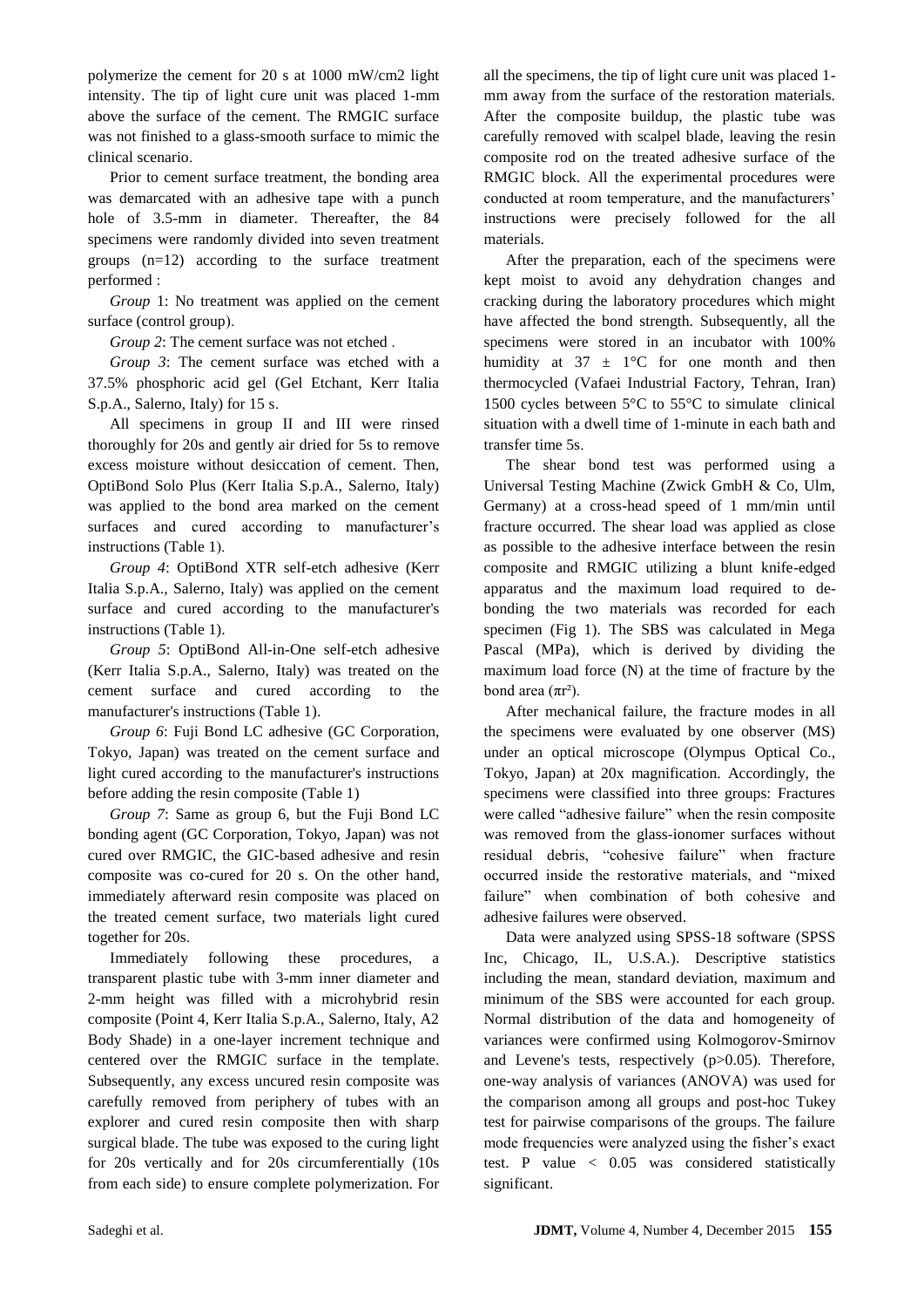**Table 1**. Various restorative materials used in the study and mode of their applications according to the manufacturers' instructions.

| Material                                               | Manufactures' Instructions                                                                 |  |  |  |  |
|--------------------------------------------------------|--------------------------------------------------------------------------------------------|--|--|--|--|
|                                                        | 1. The cement surface was not etched in group 2.                                           |  |  |  |  |
|                                                        | 2. The cement surface was etched for 15s in group 3.                                       |  |  |  |  |
|                                                        | 3. Rinse thoroughly ensuring that all acid is removed.                                     |  |  |  |  |
| <b>OptiBond Solo Plus</b><br>(two-step etch-and-rinse) | 4. Dry lightly (do not desiccate).                                                         |  |  |  |  |
|                                                        | 5. Apply the adhesive and rub for 15s.                                                     |  |  |  |  |
|                                                        | 6. Air thin for 3s.                                                                        |  |  |  |  |
|                                                        | 7. Light cure for 10s.                                                                     |  |  |  |  |
|                                                        | 8. Place composite and light cure for 20s.                                                 |  |  |  |  |
|                                                        | 1. Apply the self-etch primer using a microbrush with a scrubbing motion for 20s.          |  |  |  |  |
|                                                        | 2. Air thinning for 5s using medium pressure.                                              |  |  |  |  |
|                                                        | 3. Shake the adhesive briefly.                                                             |  |  |  |  |
| OptiBond XTR                                           | 4. Apply the adhesive using a light brushing motion for 15s.                               |  |  |  |  |
| (two-step self-etch)                                   | 4. Air thinning using medium to strong pressure for at least 5s.                           |  |  |  |  |
|                                                        | 5. Light cure for 10s.                                                                     |  |  |  |  |
|                                                        | 6. Place composite and light cure for 20s.                                                 |  |  |  |  |
|                                                        | 1. Shake the bottle for 10s.                                                               |  |  |  |  |
|                                                        | 2. Apply the adhesive and rub for 20s.                                                     |  |  |  |  |
| OptiBond All-in-One<br>(one-step self-etch)            | 3. Apply a second layer of adhesive in the same fashion.                                   |  |  |  |  |
|                                                        | 4. Air thinning lightly for 5s.                                                            |  |  |  |  |
|                                                        | 5. Light cure for 10s.                                                                     |  |  |  |  |
|                                                        | 6. Place composite and light cure for 20s.                                                 |  |  |  |  |
|                                                        | 1. Dispensing powder and liquid with one level spoonful of powder and two drops of liquid. |  |  |  |  |
|                                                        | 2. Mixing powder and liquid for 10s.                                                       |  |  |  |  |
| Fuji Bond LC                                           | 3. Apply Fuji Bond LC in a thin layer over RMGIC surface using a disposable brush.         |  |  |  |  |
| (GC-based adhesive)                                    | 4. Light cure for 20s.                                                                     |  |  |  |  |
|                                                        | 5. Place composite and light cure for 20s.                                                 |  |  |  |  |



**Fig 1:** Schematic diagram of the specimen for shear bond strength test

### **Results**

The descriptive statistics on the mean SBS (MPa) of resin composite to RMGIC utilizing different adhesives at the fracture for each group are tabulated in Table 2. The one-way ANOVA revealed that the SBS was significantly different among the experimental groups (P<0.001). The maximum SBS mean values  $(24.62 \pm 3.70 \text{ MPa})$  were recorded for Group 4, where

OptiBond XTR self-etch adhesive (Kerr Italia S.p.A.) was applied on the RMGIC surface; on the other hand, the control group which had not receive any pretreatment displayed minimum SBS values  $(18.15\pm3.38 \text{ MPa}).$ 

Comparisons of the groups using post-hoc Tukey test indicated that the differences in SBS between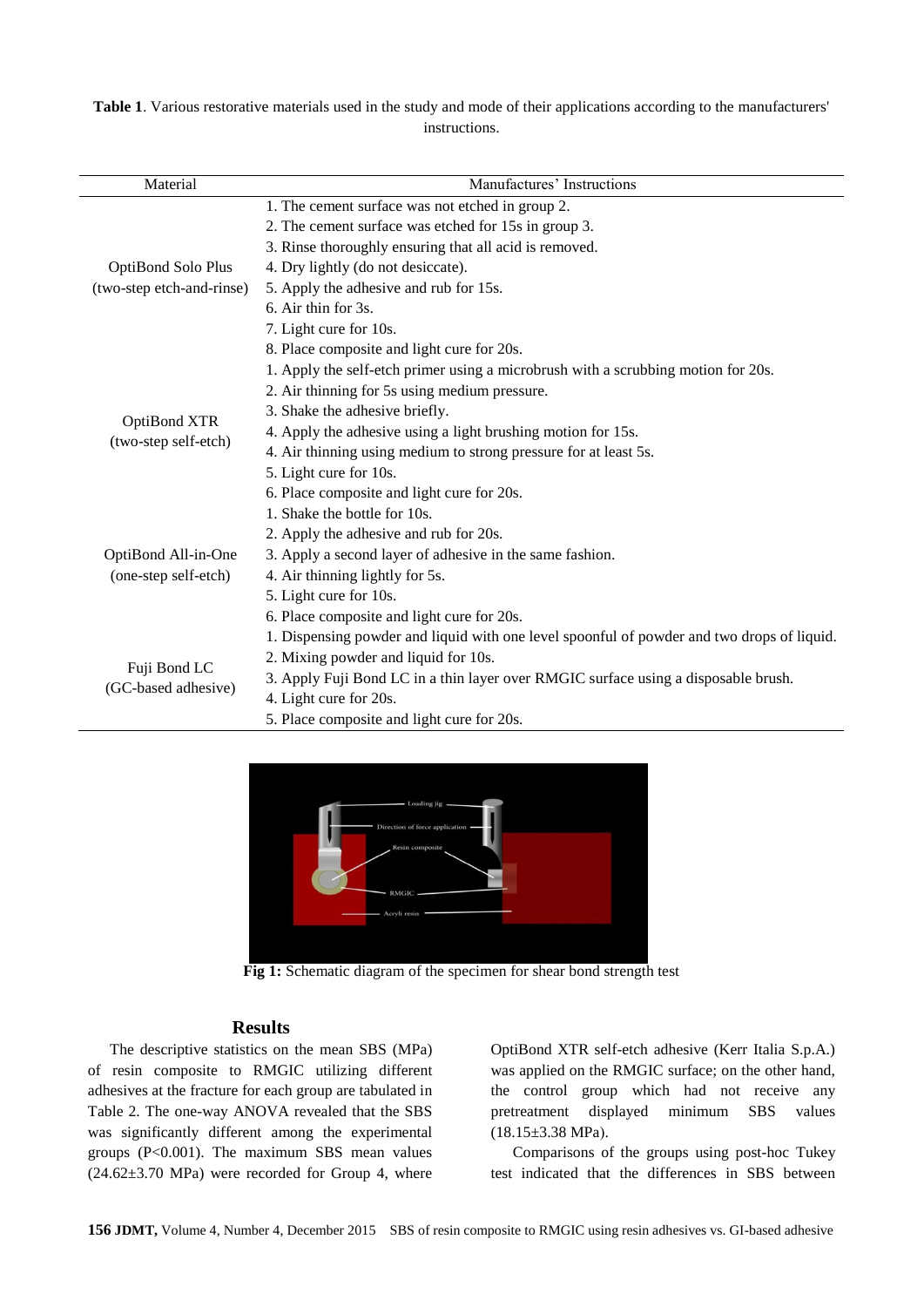groups 3 (OptiBond Solo Plus without acid-etching) and 6 (Curing Fuji Bond LC before applying resin composite) with the control group was not significant (p>0.05); however, in the other groups (II, IV, V and VII) had a significantly higher SBS compared to the control group ( $p < 0.05$ ). Based on the results of the present study no significant differences were found between groups that bonded with different adhesives (p>0.05) (Table 3).

Microscopic examination of interfacial debonding revealed that the majority of failure modes were adhesive failure followed by mixed failure, except for the group III that cement surface was etched with phosphoric acid that showed 58.3% mixed failure (Table 4). The fisher's exact test showed that significant differences were not observed in frequency of the failure mode across the test groups (p=0.207).

**Table 2**. Mean values, standard deviation (SD), minimum and maximum of the SBS (MPa) of resin composite bonded to the RMGIC by using different adhesives (n=12).

| Group | $Mean+SD$        | Min-Max     |
|-------|------------------|-------------|
| 1     | $18.15 \pm 3.38$ | 13.43-23.83 |
| 2     | $23.29 \pm 3.76$ | 18.32-28.36 |
| 3     | $20.91 \pm 3.39$ | 15.16-25.22 |
| 4     | $24.62 + 3.70$   | 19.63-30.91 |
| 5     | $22.81 \pm 3.10$ | 17.45-27.06 |
| 6     | $21.53 \pm 2.85$ | 16.93-25.56 |
| 7     | $23.11 \pm 3.40$ | 18.73-28.55 |

**Table 3.** Pairwise comparison between the groups and its statistical significance using post-hoc Tukey test.

|       |       |                          |                          |                          | - -                      |                          |
|-------|-------|--------------------------|--------------------------|--------------------------|--------------------------|--------------------------|
| Group | GI    | G <sub>2</sub>           | G3                       | G4                       | G5                       | G6                       |
| G2    | 0.007 | $\overline{\phantom{0}}$ | $\overline{\phantom{a}}$ | $\overline{\phantom{a}}$ | $\overline{\phantom{0}}$ | $\overline{\phantom{0}}$ |
| G3    | 0.426 | 0.601                    | $\overline{\phantom{0}}$ | $\overline{\phantom{a}}$ |                          |                          |
| G4    | 0.001 | 0.960                    | 0.115                    | $\overline{\phantom{a}}$ | $\overline{\phantom{0}}$ |                          |
| G5    | 0.019 | 1.000                    | 0.809                    | 0.864                    |                          |                          |
| G6    | 0.193 | 0.862                    | 0.999                    | 0.289                    | 0.967                    | $\overline{\phantom{0}}$ |
| G7    | 0.010 | 1.000                    | 0.684                    | 0.929                    | 1.000                    | 0.912                    |

| <b>Table 4.</b> Failure modes of the study groups $(n=12)$ |  |  |  |  |  |  |
|------------------------------------------------------------|--|--|--|--|--|--|
|------------------------------------------------------------|--|--|--|--|--|--|

|       | Mode of Failure |          |         |  |  |
|-------|-----------------|----------|---------|--|--|
| Group | Adhesive        | Cohesive | Mixed   |  |  |
|       | n(%)            | $n$ (%)  | $n$ (%) |  |  |
|       |                 |          |         |  |  |
| 1     | 9(75)           | 0        | 3(25)   |  |  |
| 2     | 7(58.3)         | 2(16.7)  | 3(25)   |  |  |
| 3     | 4(33.3)         | 1(8.3)   | 7(58.3) |  |  |
| 4     | 7(58.3)         | 1(8.3)   | 4(33.3) |  |  |
| 5     | 7(58.3)         | 2(16.7)  | 3(25)   |  |  |
| 6     | 11(91.7)        | 0        | 1(8.3)  |  |  |

### **Discussion**

The sandwich technique using RMGIC layered with resin composite has been recommended as a viable restoration alternative in large and deep cavities to enhance adhesion and to limit micro leakage (10, 11). In this study, RMGIC (GC Corporation) was used as an under filling material, because most of the previous studies have shown that RMGICs have significantly higher bond strength and are more effective in preventing dye penetration than the conventional GICs, when bonded to tooth structures and resin composites (8, 10, 12, 13, 29, 30). SEM photographs of a study indicated good interlocking adhesion between the RMGIC and resin composite (29). A strong bond between RMGIC and the resin composite is an important factor for the quality of sandwich restoration. Hence, the HEMA component forms higher chemical bond strength to the bonding agent/resin composite system (11, 23, 31), In this work, significant difference was observed among the study groups (P<0.001); the pairwise comparisons of the experimental groups showed that there was no significant differences in the SBS of the resin composite to RMGIC between the tested adhesives and acid-etching procedure. On the other hand, the type of adhesives and the acid-etching procedure is not effective on the SBS of the resin composite to RMGIC. Hence, the null hypothesis was accepted.

Although application of self-etch adhesive (OptiBond XTR) produced better SBS between resin composite to RMGIC, it showed no significant difference compared to the other groups  $(p<0.05)$ except for the control group (P<0.001). OptiBond XTR is a two-component self-etch, filled, fluoride releasing, light-cure bonding agent designed for the universal bonding of direct and indirect restorations. On the contrary, some studies have concluded that the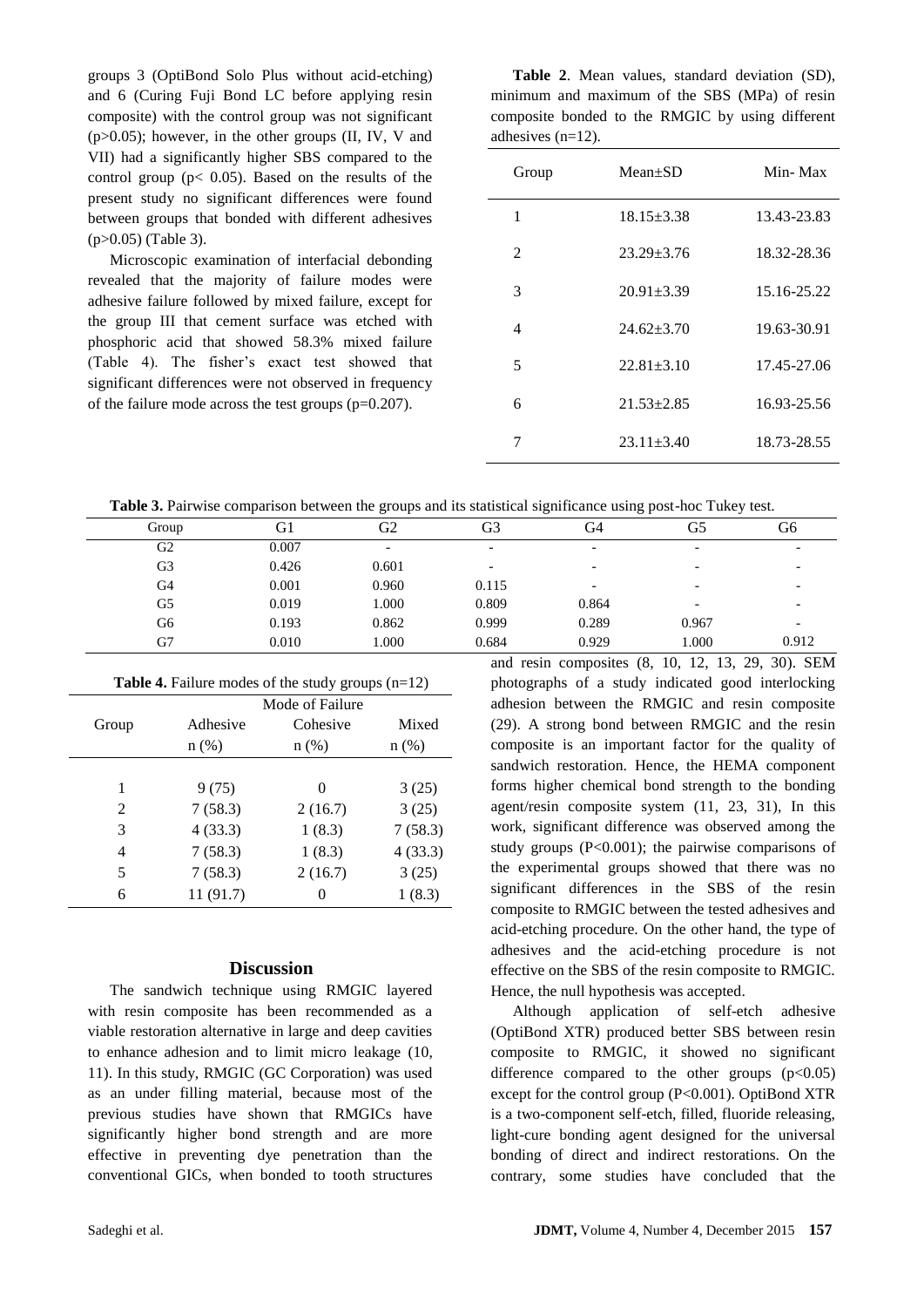application of the self-etch adhesives between RMGICs and the resin composites increase the SBS significantly as compared to the total-etch type adhesives (32, 33). In the surface of set RMGIC there is a superficial catalyst rich with air-inhibited layer, which can copolymerize with resin composite. Also, the residual unreacted methacrylate groups on the polyacid chain within the polymerized RMGIC may form strong covalent chemical bonds with the resin bonding agent (33, 34) .

The results of this study showed that application of OptiBond All-in-One improved the SBS more than the control group did (p=0.019); but no significant difference was observed with the other groups (p>0.05). Application of bonding agents improves the wettability of RMGICs to adhere to resin composite, thus promoting a strong shear bond between RMGIC and the resin composite (32). This is due to a similar chemistry between RMGIC and the resin composite, which allows the strong bonding of RMGIC to resin composite (11, 23, 33). Both RMGIC and the resin composite are cured by a free radical initiator system, which provides a potential for the chemical bonding between these two materials.

In Group III and II, the OptiBond Solo Plus was placed over RMGIC surface with and without acidetching, respectively. According to the results of this study, the mean of SBS of resin composite to nonetched RMGIC was higher than the control group, without any pretreatment (p=0.007), however, there was no significant difference between acid etched and non-etched treatment methods (p=0.426). A study revealed that the application of self-etch adhesive systems (AdheSE and AdheSE One F) can improve the SBS between the composite and RMGIC (35). The acid-etching may remove the air-inhibited layer on the surface of RMGIC and decrease the potential for chemical bonding to the adhesive system (31). Consistent with the present study results, there is a consensus that etching of RMGIC is not required prior to the bonding of the resin composite (13, 12, 21, 36); It seems that RMGICs are not influenced by acidetching due to their high resin content (12, 24). In another study, it was reported that acid-etching of one type of RMGIC can result in lower SBS as it may partially remove the HEMA and decrease the availability of oxygen-inhibited functional methacrylate groups which contribute to the adhesion to resin composite (31). However, this fact does not necessarily apply to all RMGICs (37). Also, it was indicated that acid-etching of RMGIC surfaces not only increases clinical application time, but also may enhance technique sensitivity but did not improve the sealing ability of sandwich restorations (13, 22, 27).

Specimen preparations in the majority of the studies done with the cement were allowed to set against a smooth surface, such as glass or mylar (9, 20). But in this study, the RMGIC surfaces were left uninstrumented in all the groups, and not finished to a glass-smooth surface, because resin composite will not bond to a glass smooth glass ionomer surface (9). In addition, glazed cement surfaces cannot be reproduced in clinical conditions (22). In this study, combinations of the various materials were selected based on the same manufacturer's products (Kerr Italia S.p.A.). The only exception was Fuji Bond LC bonding agent (GC Corporation).

Fuji Bond LC is a resin-diluted version of the restorative RMGIC. The bonding mechanism of Fuji Bond LC is based on both a micromechanical interlocking and a chemical interaction with the dentin and produce a hybrid layer with a thickness of about 0.5-1 μm. It is the only commercially available RMGIC adhesive, which can be used to bond resin composites to enamel and dentin. Fuji Bond LC also contains Hydroxy-Ethyl Methacrylate in its composition, similar to the fifth-generation and sixthgeneration bonding agents, which provide for good wetting (38-40)

In the group VI, the GIC-based adhesive (Fuji Bond LC) was placed immediately over set RMGIC and then cured, while in the Group VII, it was placed and co-cured with resin composite. Although the SBS values of the latter group were superior to the group VI, there was no significant difference between them. The co-curing technique can improve the SBS between the composite and RMGI (35) and eliminates several steps in placing a sandwich restoration; notwithstanding this technique had not significant difference with other experimental groups but it produces a significantly strong SBS between the resin composite and RMGIC compared to the control group (p=0.01). The superior performance of GIC based adhesive could be attributed to chemical bonding between the resin composite and RMGIC (22). Mixing the RMGIC at twice the manufacturer's recommended liquid powder ratio creates a creamy consistency, similar to luting cement that is easily brushed over set RMGIC with a micro-brush. The clinical significance of this observation would be the recommendation to use co-curing technique rather than light curing separately when GIC based adhesive is used for bonding resin composite to RMGIC in sandwich restoration.

Analysis of the debonded surfaces revealed adhesive failure along the RMGIC/resin composite interface in 64.3 percent of specimens, cohesive failure in 7.1 percent, and mixed failure in the remaining 28.6 percent. According to the findings, no cohesive failure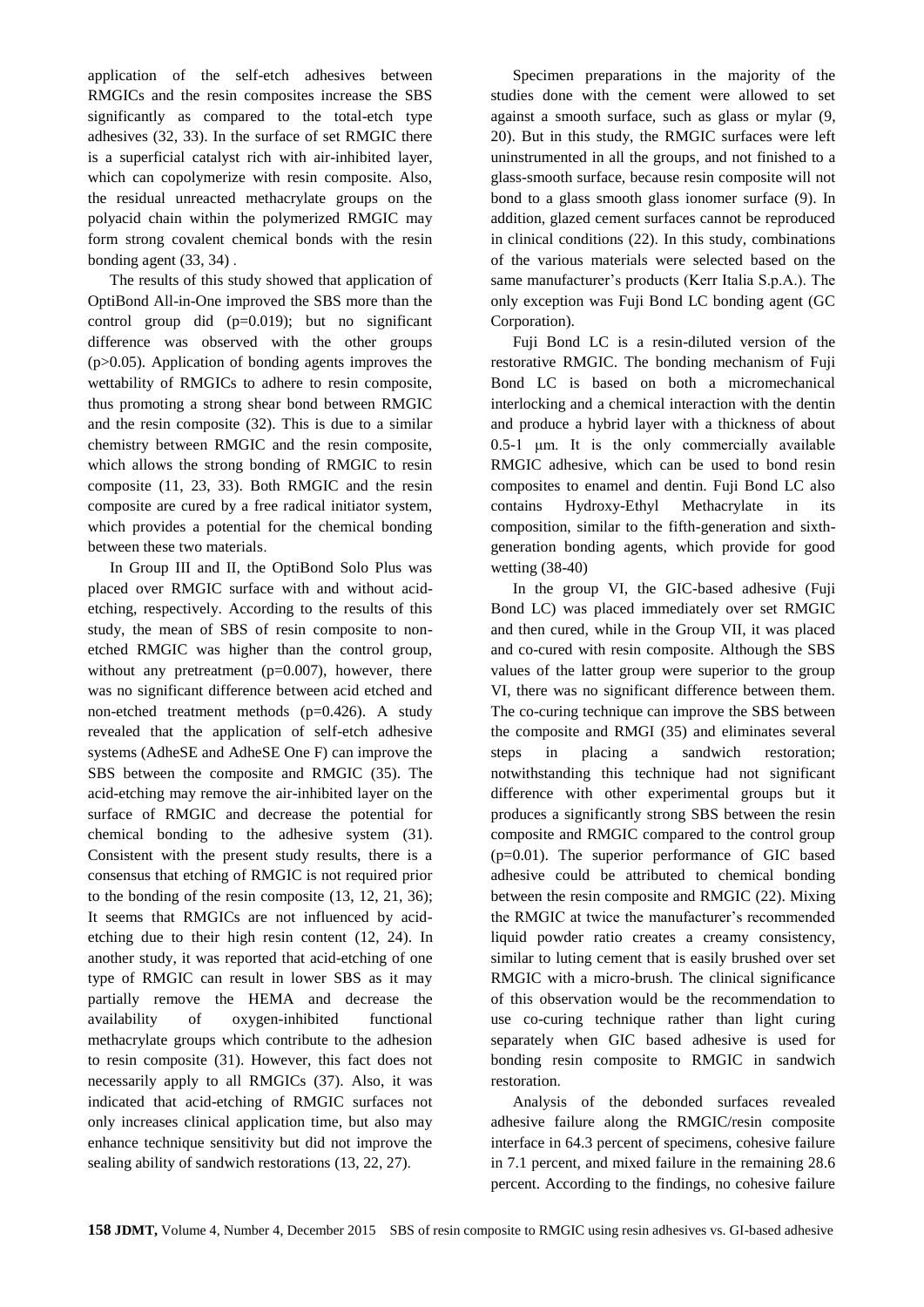was observed in the RMGIC and only a few samples had cohesive failure in the resin composite. It may be inferred that in spite of improvement of the bond strength between the resin composite and RMGIC surface through various surface treatments, this bond was not still strong enough and was less resistant than the cohesive resin composite and RMGIC. Also, it seems that difference in size of RMGIC surface (5 mm) and resin composite rod (3-mm) could be a reason for the higher number of adhesive failure in this study. Furthermore, the most mixed failure was observed only when the resin composite was bonded to the cement surface with OptiBond Solo Plus and acidetching (group III). The correlation between SBS values and failure mode is controversial in the literatures (41-43).

Generally, this study provides practitioners with two alternative techniques for sandwich restorations instead of employing the traditional total-etch system. The application of one-step self-etch or two-step selfetch adhesive systems over RMGICs is recommended. Clinically, these systems would be useful, as it not only does away with the etch and rinse procedure, but it also saves valuable clinical time. The second alternative technique is employing a glass-ionomer adhesive system over RMGICs as co-cure technique. With this technique, clinicians can take advantage of glass-ionomer cement i.e., adhesion to tooth structure, increase the quality of time, fluoride releasing property, pH buffer capacity, it can turn out to the more reliable restorative material in minimal invasive dentistry, and forgiving, bio-active and intelligent materials (8).

#### **Conclusion**

This *in vitro* study showed that there was no significant difference in SBS of resin composite to RMGIC utilizing different generations of resin adhesives and Fuji Bond LC; therefore, the results suggest that glass-ionomer adhesive system (Fuji Bond LC) could be applied over RMGIC as co-cure technique for sandwich restorations in lieu of employing the resin adhesive systems. With this technique, clinicians can take advantage of RMGIC. Further studies are needed to understand the mechanism of adhesion between the resin composite and RMGIC bonded with different adhesive systems**.**

#### **Acknowledgments**

This study was supported by a grant of the Research deputy of Rafsanjan University of Medical Sciences (Grant No: 92.20.2080). The authors express their gratitude to Dr. M Maghsodi, Dr. F Kamali and Dr. N Hossanipour for helping in laboratory procedures.

Conflict of Interest

There is no conflict of interests in this research. The research was funded by Rafsanjan University of edical Sciences.

#### **References**

- 1. Ilie N, Hickel R. Resin composite restorative materials. Aust Dent J 2011; 56 (Suppl 1): 59-66.
- 2. Jandt KD, Sigusch BW. Future perspectives of resinbased dental materials. Dent Mater 2009; 25(8): 1001- 6.
- 3. Davidson CL, Feilzer AJ. Polymerization shrinkage and polymerization shrinkage stress in polymer-based restoratives. J Dent 1997; 25(6): 435-40.
- 4. Ferracane JL, Mitchem JC. Relationship between composite contraction stress and leakage in Class V cavities. Am J Dent 2003; 16(4): 239-43.
- 5. Torii Y, Itota T, Okamoto M, Nakabo S, Nagamine M, Inoue K. Inhibition of artificial secondary caries in root by fluoride-releasing restorative materials. Oper Dent 2001; 26(1): 36-43.
- 6. Wilson AD. Resin-modified glass-ionomer cements. Int J Prosthodont 1990; 3(5): 425-9.
- 7. Xie D, Brantley WA, Culbertson BM, Wang G. Mechanical properties and microstructures of glassionomer cements. Dent Mater 2000; 16(2): 129-38.
- Davidson CL. Advances in glass-ionomer cements. J Appl Oral Sci 2006; 14 (Suppl 1): 3-9.
- 9. McLean JW, Powis DR, Prosser HJ, Wilson AD. The use of glass-ionomer cements in bonding composite resins to dentine. Br Dent J 1985; 158(11): 410-4.
- 10. Mount GJ, Tyas MJ, et al. A revised classification for direct tooth-colored restorative materials. Quintessence Int 2009; 40(8): 691-7.
- 11. Farah CS, Orton VG, Collard SM. Shear bond strength of chemical and light-cured glass ionomer cements bonded to resin composites. Aust Dent J 1998; 43(2): 81-6.
- 12. Taher NM, Ateyah NZ. Shear bond strength of resin modified glass ionomer cement bonded to different tooth-colored restorative materials. J Contemp Dent Pract 2007; 8(2): 25-34.
- 13. Bona AD, Pinzetta C, Rosa V. Effect of acid etching of glass ionomer cement surface on the microleakage of sandwich restorations. J Appl Oral Sci 2007; 15(3): 230-4.
- 14. Weiner R. Liners and bases in general dentistry. Aust Dent J 2011; 56 (Suppl 1): 11-22.
- 15. Feilzer AJ, De Gee AJ, Davidson CL. Setting stress in composite resin in relation to configuration of the restoration. J Dent Res 1987; 66(11): 1636-9.
- 16. Davidson CL, Abdalla AI. Effect of thermal and mechanical load cycling on the marginal integrity of Class II resin composite restorations. Am J Dent 1993; 6(1): 39-42.
- 17. Hinoura K, Suzuki H, Onose H. Factors influencing bond strengths between unetched glass ionomers and resins. Oper Dent 1991; 16(3): 90-5.
- 18. Mangum FI, Berry EA, 3rd, Parikh UK, Ladd D. Optimal etching time of glass ionomer cement for